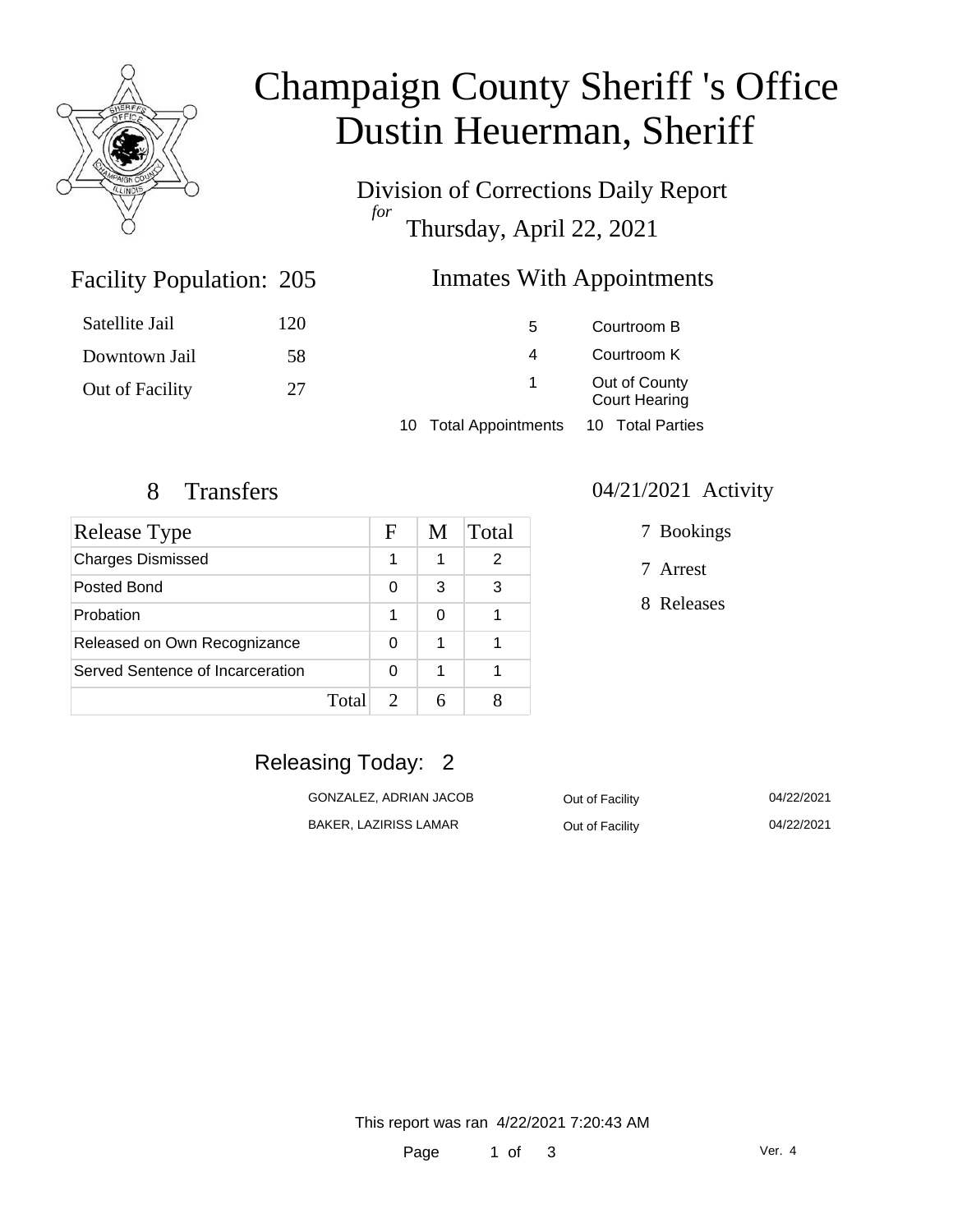

# Champaign County Sheriff 's Office Dustin Heuerman, Sheriff

Division of Corrections Daily Report *for* Thursday, April 22, 2021

#### Custody Status Count

- Electronic Home Dentention 26
	- Felony Arraignment 21
		- Felony Other 2
	- Felony Pre-Sentence 6
	- Felony Pre-Sentence DUI 1
		- Felony Pre-Trial 97
	- Felony Sentenced CCSO 1
	- Felony Sentenced IDOC 32
		- Hold Sentenced IDOC 5
	- Misdemeanor Arraignment 1
		- Misdemeanor Pre-Trial 4
			- Petition to Revoke 2
			- Remanded to DHS 7
				- Total 205

This report was ran 4/22/2021 7:20:43 AM